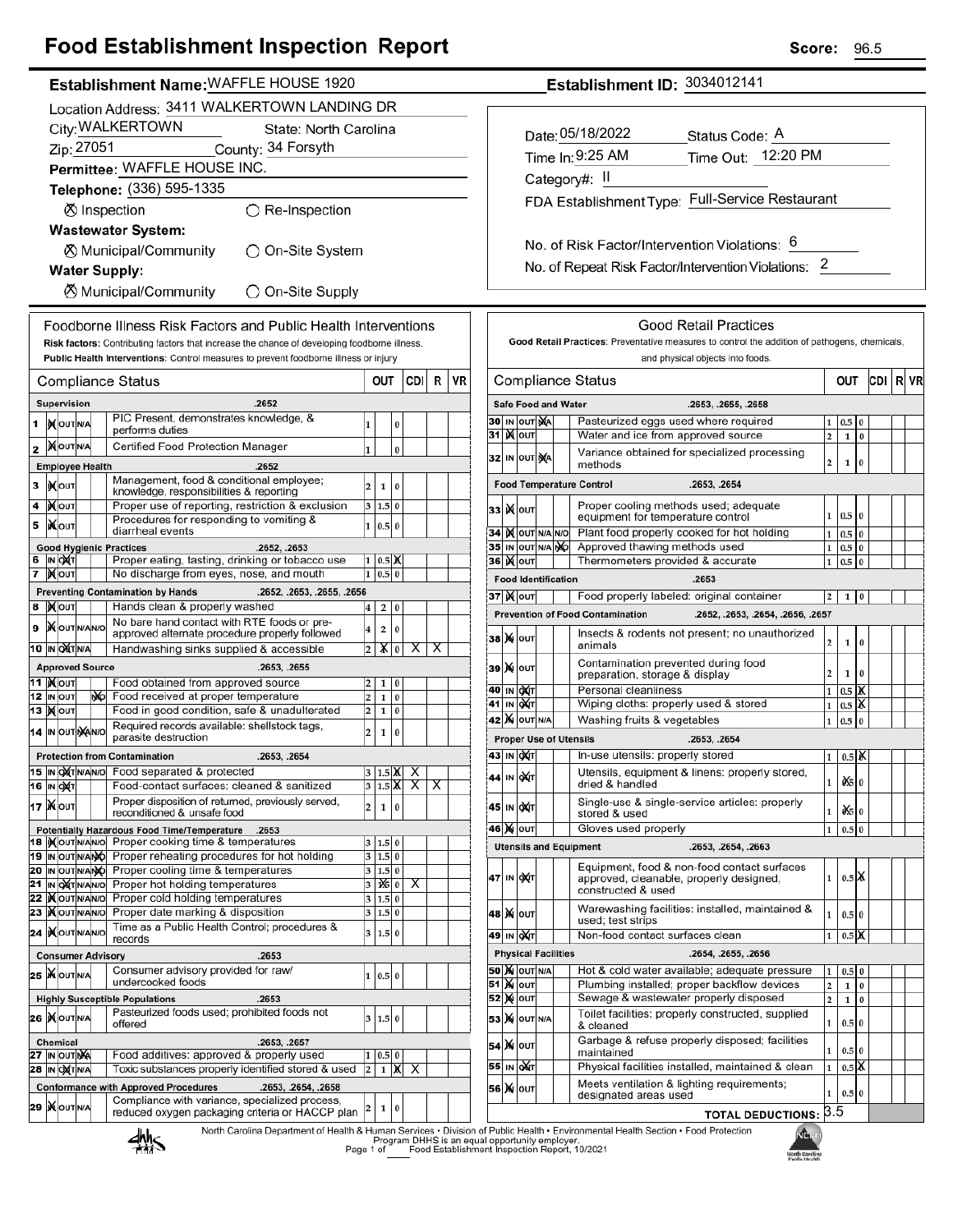## Comment Addendum to Food Establishment Inspection Report

| Establishment Name: WAFFLE HOUSE 1920                                           |                        | Establishment ID: 3034012141             |                  |  |
|---------------------------------------------------------------------------------|------------------------|------------------------------------------|------------------|--|
| Location Address: 3411 WALKERTOWN LANDING DR                                    |                        | $[X]$ Inspection Re-Inspection           | Date: 05/18/2022 |  |
| City: WALKERTOWN                                                                | State:NC<br>Zip: 27051 | X <br>Comment Addendum Attached?         | Status Code: A   |  |
| County: 34 Forsyth<br>Wastewater System: X Municipal/Community   On-Site System |                        | Water sample taken? $\Box$ Yes $\Box$ No | Category #: II   |  |
| Water Supply:<br>$\overline{x}$ Municipal/Community $\Box$ On-Site System       |                        | Email 1: reheartwell@gmail.com           |                  |  |
| Permittee: WAFFLE HOUSE INC.                                                    |                        | Email 2:                                 |                  |  |
| Telephone: (336) 595-1335                                                       |                        | Email 3:                                 |                  |  |
| Temperature Observations                                                        |                        |                                          |                  |  |

|                     |                                                                  |                  | i omporatare e poesi vatione |           |          |      |
|---------------------|------------------------------------------------------------------|------------------|------------------------------|-----------|----------|------|
|                     | Effective January 1, 2019 Cold Holding is now 41 degrees or less |                  |                              |           |          |      |
| Item<br>Grits       | Location<br>Steam Well                                           | Temp Item<br>147 | Location                     | Temp Item | Location | Temp |
| Grits               | Steam Well                                                       | 164              |                              |           |          |      |
| Grits               | Steam Well 2                                                     | 126              |                              |           |          |      |
| Gravy               | Steam Well                                                       | 160              |                              |           |          |      |
| Chili               | Steam Well                                                       | 167              |                              |           |          |      |
| Lettuce             | Flip Top                                                         | 39               |                              |           |          |      |
| Tomato              | Flip Top                                                         | 42               |                              |           |          |      |
| Cheese              | Flip Top                                                         | 42               |                              |           |          |      |
| Ham                 | Flip Top                                                         | 35               |                              |           |          |      |
| Ham                 | Flip Top Reach In                                                | 37               |                              |           |          |      |
| Ambient             | Front Reach In                                                   | 40               |                              |           |          |      |
| <b>Cheese Steak</b> | Cook To                                                          | 200              |                              |           |          |      |
| Scrambled Egg       | Cook To                                                          | 164              |                              |           |          |      |
| Pork Chop           | Cook To                                                          | 198              |                              |           |          |      |
| Ham                 | Walk In Cooler                                                   | 37               |                              |           |          |      |
| Milk                | Walk In Cooler                                                   | 40               |                              |           |          |      |
| Hot Water           | 3 Compartment Sink                                               | 140              |                              |           |          |      |
| Hot Water           | Dish machine final rinse                                         | 162              |                              |           |          |      |
| Sanitizer Chlorine  | <b>Bucket</b>                                                    | 100              |                              |           |          |      |
| Sanitizer Chlorine  | <b>Bucket</b>                                                    | 100              |                              |           |          |      |
|                     |                                                                  |                  |                              |           |          |      |

|                                                                                                      | First                       | Last                                                             |
|------------------------------------------------------------------------------------------------------|-----------------------------|------------------------------------------------------------------|
| Person in Charge (Print & Sign): Robert                                                              | Heartwell                   |                                                                  |
|                                                                                                      | First                       | Last                                                             |
| Regulatory Authority (Print & Sign): Glen Pugh                                                       | Greg Gartner                |                                                                  |
| REHS ID: 3016 - Pugh, Glen                                                                           |                             | Verification Required Date:                                      |
| <b>REHS Contact Phone Number:</b><br>North Carolina Department of Health & Human Services<br>– ماھاپ | • Division of Public Health | ● Food Protection Program<br><b>Environmental Health Section</b> |

AMS

● Division of Public Health ● Environmental Health Section<br>DHHS is an equal opportunity employer.<br>\_\_\_ Food Establishment Inspection Report, 10/2021 Page 1 of

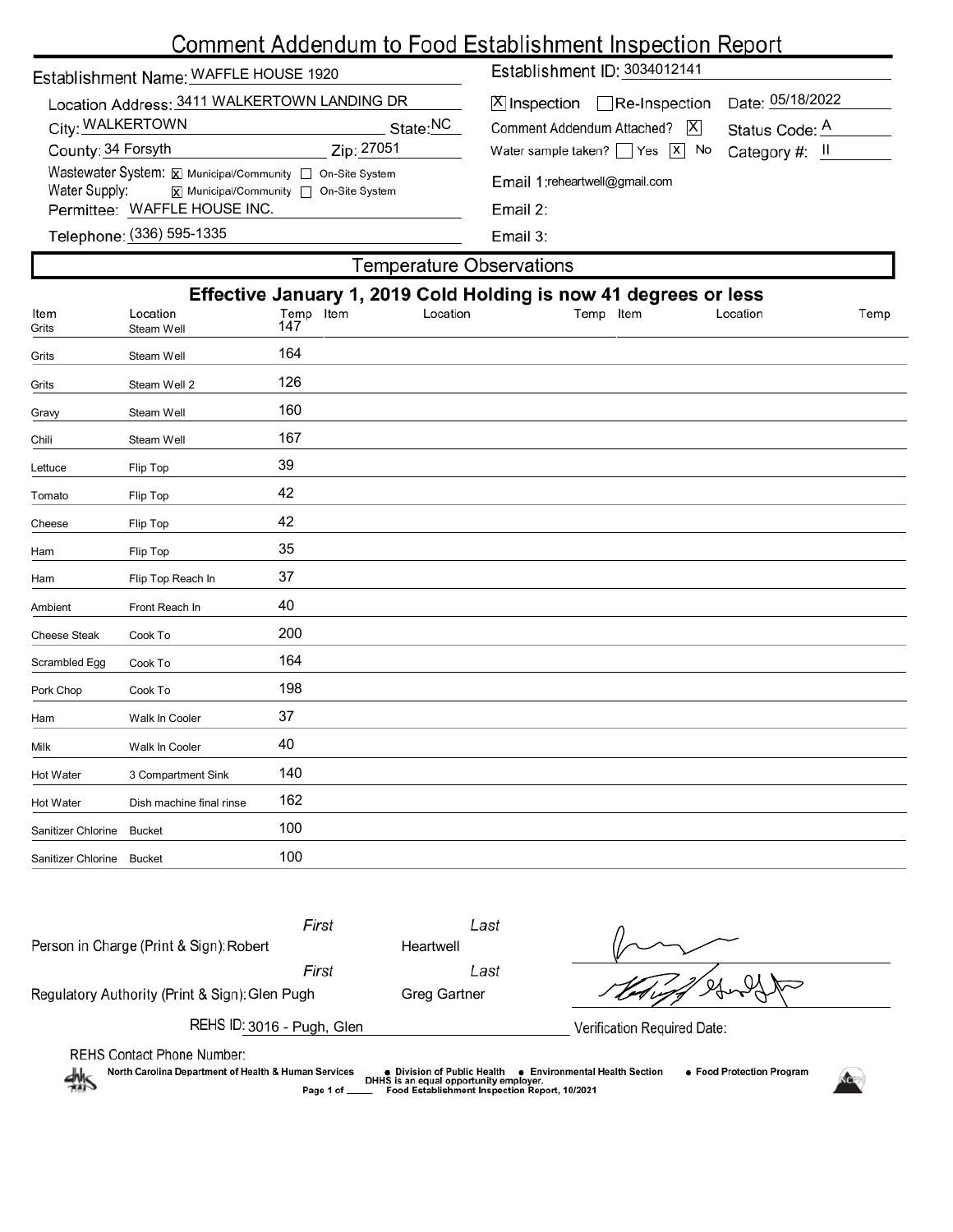## **Establishment Name:** WAFFLE HOUSE 1920 **Establishment ID:** 3034012141

**Date:** 05/18/2022 **Time In:** 9:25 AM **Time Out:** 12:20 PM

| <b>Observations and Corrective Actions</b>                                                                                                                                                                                                                                                                                                                                                                                                                                                                                                                                                                                                                                                                                                                                                                                                         |
|----------------------------------------------------------------------------------------------------------------------------------------------------------------------------------------------------------------------------------------------------------------------------------------------------------------------------------------------------------------------------------------------------------------------------------------------------------------------------------------------------------------------------------------------------------------------------------------------------------------------------------------------------------------------------------------------------------------------------------------------------------------------------------------------------------------------------------------------------|
| Violations cited in this report must be corrected within the time frames below, or as stated in sections 8-405.11 of the food code.                                                                                                                                                                                                                                                                                                                                                                                                                                                                                                                                                                                                                                                                                                                |
| 6 2-401.11 Eating, Drinking, or Using Tobacco - C. an EMPLOYEE shall eat, drink, or use any form of tobacco only in designated<br>areas where the contamination of exposed FOOD; clean EQUIPMENT, UTENSILS, and LINENS; unwrapped SINGLE-SERVICE<br>and SINGLE-USE ARTICLES; or other items needing protection can not result.<br>***Employee drinks were stored on top of table with clean linen and single service items. Please store drinks on a bottom shelf or<br>table where contamination can not occur if they spill.                                                                                                                                                                                                                                                                                                                     |
| 10 5-205.11 Using a Handwashing Sink - Operation and Maintenance - Pf. (B) A HANDWASHING SINK may not be used for<br>purposes other than handwashing.<br>*** Ice was in the front hand wash sink when EHS arrived for inspection. PIC also filled a cup with water from hand wash sink to<br>clean egg blender. CDI discussed only using a hand wash sink for hand washing.<br>6-301.14 Handwashing Signage - C. A sign or poster that notifies FOOD EMPLOYEES to wash their hands shall be provided at<br>all HANDWASHING SINKS used by FOOD EMPLOYEES and shall be clearly visible to FOOD EMPLOYEES.<br>***The front hand wash sink is missing the hand wash sign.                                                                                                                                                                              |
| 15 3-302.11 Packaged and Unpackaged Food - Separation, Packaging, and Segregation - P.(A) FOOD shall be protected from<br>cross contamination by:(1) Except as specified in (1)(d) below, separating raw animal FOODS during storage, preparation,<br>holding, and display from: (a) Raw READY-TO-EAT FOOD including other raw animal FOOD such as FISH for sushi or<br>MOLLUSCAN SHELLFISH, or other raw READY-TO-EAT FOOD such as fruits and vegetables.<br>***Raw ground sausage was stored above whole cuts of beef in reach in cooler next to griddle. CDI educated employees and<br>rearranged product to prevent cross contamination.                                                                                                                                                                                                       |
| 16 4-601.11 (A) Equipment, Food-Contact Surfaces, Nonfood Contact Surfaces, and Utensils - Pf. (A) EQUIPMENT FOOD-<br>CONTACT SURFACES and UTENSILS shall be clean to sight and touch. (E) surfaces of UTENSILS and EQUIPMENT<br>contacting FOOD that is not TIME/TEMPERATURE CONTROL FOR SAFETY FOOD shall be cleaned: (4) In EQUIPMENT such<br>as ice bins and BEVERAGE dispensing nozzles and enclosed components of EQUIPMENT such as ice makers: (a) At a<br>frequency specified by the manufacturer, or (b) Absent manufacturer specifications, at a frequency necessary to preclude<br>accumulation of soil or mold.<br>***1 food pan stored clean still had food debris in it in the cabinet under juice/coffee area. CDI this was taken back to be cleaned.<br>Please clean the ice machine baffle there is mildew on the bottom catches. |
| 21 3-501.16 (A) (1) Time / Temperature Control for Safety Food, Hot and Cold Holding - P. Time / Temperature Control for Safety<br>Food shall be maintained at 135F or above.<br>***Grits in the right side steam well was at 126F. CDI the grits were discarded and the steam well temperature turned up.                                                                                                                                                                                                                                                                                                                                                                                                                                                                                                                                         |
| 28 7-102.11 Common Name - Working Containers - Pf. Working containers used for storing POISONOUS OR TOXIC MATERIALS<br>such as cleaners and SANITIZERS taken from bulk supplies shall be clearly and individually identified with the common name of<br>the material.<br>***A spray bottle of bleach water was not labeled. Sanitizer buckets are not labeled. CDI PIC labeled these items.                                                                                                                                                                                                                                                                                                                                                                                                                                                        |
| 40 2-303.11 Prohibition - Jewelry - C. Except for a plain ring such as a wedding band, while preparing FOOD, FOOD EMPLOYEES<br>may not wear jewelry including medical information jewelry on their arms and hands.<br>*** Grill cook was wearing a bracelet while preparing food.                                                                                                                                                                                                                                                                                                                                                                                                                                                                                                                                                                  |
| 41 3-304.14 Wiping Cloths, Use Limitations - C. A) Cloths in-use for wiping FOOD spills from TABLEWARE and carry out<br>containers that occur as FOOD is being served shall be: (1) Maintained dry; and (2) Used for no other purpose. (B) Cloths in-use<br>for wiping counters and other EQUIPMENT surfaces shall be: (1) Held between uses in a chemical sanitizer solution at a<br>concentration of 50-100 ppm chlorine.<br>***Towels on make line are not being held in sanitizer and one towel at sanitizer station was not being held in sanitizer solution.                                                                                                                                                                                                                                                                                 |
|                                                                                                                                                                                                                                                                                                                                                                                                                                                                                                                                                                                                                                                                                                                                                                                                                                                    |

- 43 3-304.12 In-Use Utensils, Between-Use Storage C. (E) In a clean, protected location if the UTENSILS, such as ice scoops, are used only with a FOOD that is not TIME/TEMPERATURE CONTROL FOR SAFETY FOOD. \*\*\*The ice scoop holder next to fountain machine near kitchen entrance needs to be cleaned.
- 44 4-901.11 Equipment and Utensils, Air-Drying Required C. After cleaning and SANITIZING, EQUIPMENT and UTENSILS: (A) Shall be air-dried.

\*\*\*Several food pans stacked and stored clean still had moisture inside them. Be sure to allow adequate time to air dry after cleaning before stacking.

4-903.11 (A) Equipment, Utensils, Linens and Single-Service and Single-Use Articles Storing - C. (A) Equipment and laundered linens shall be stored: (1) In a clean, dry location; (2) Where they are not exposed to splash, dust, or other contamination; and (3) At least 15 cm (6 inches) above the floor.